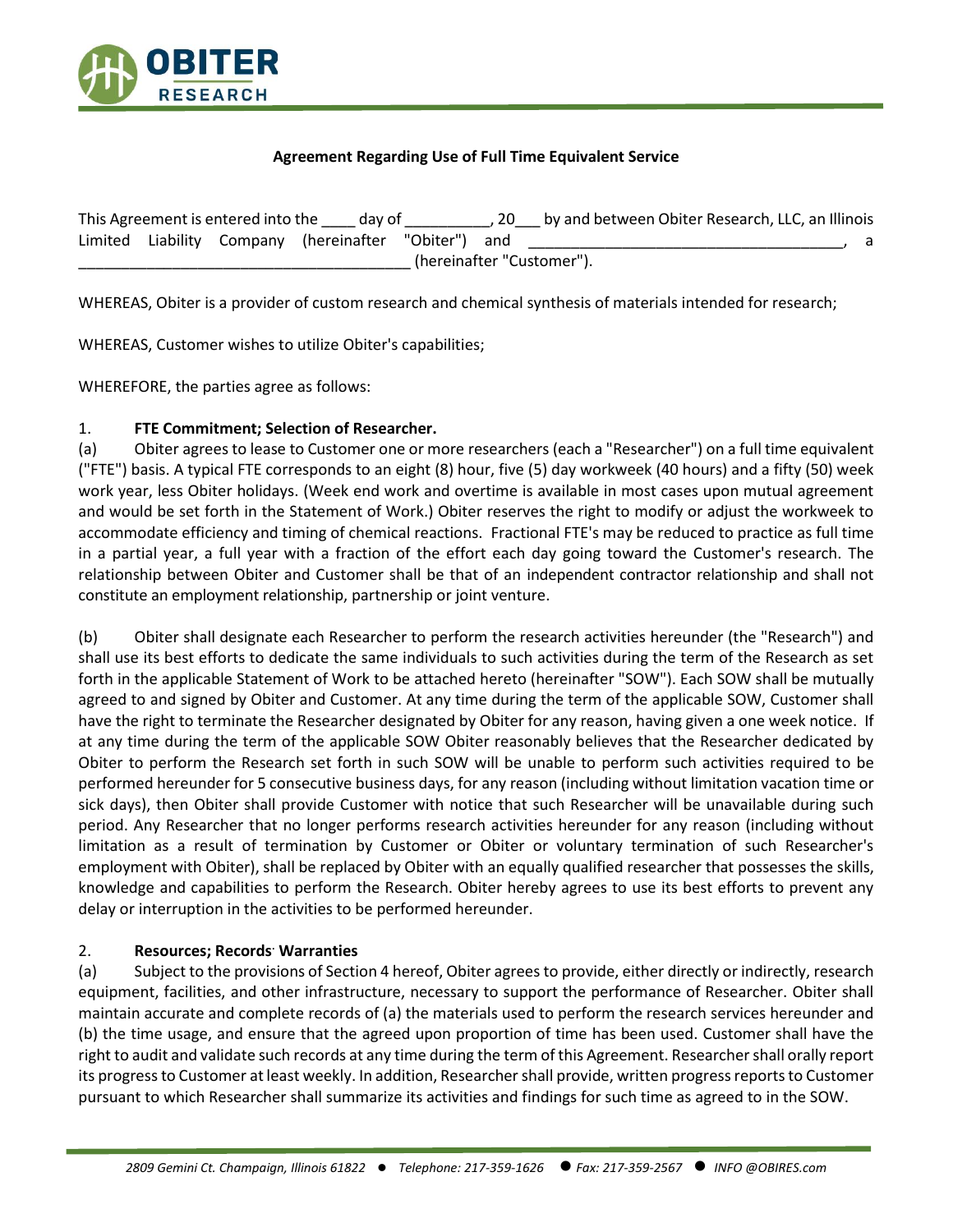

(b) Obiter warrants that each Researcher possesses the skills, knowledge and capabilities to perform the research activities required hereunder, and is trained in laboratory safety practices and the handling of chemicals with both known and unknown hazards.

(c) Obiter warrants and covenants that it shall perform all services required by this Agreement in a timely, professional and competent manner and in accordance with industry practices and standards generally applicable to such services and in accordance with industry-recognized good safety practices.

(d) Obiter represents and warrants that it shall comply with all applicable laws, statutes, and regulations relating to its performance and obligations under this Agreement.

(e) Obiter has the power and authority to enter into and perform this Agreement without breach of any legal, contractual or ethical responsibilities. Obiter represents and warrants that neither it nor any Researcher assigned to Customer has any obligation to third parties that would prevent or conflict with any requirement of this Agreement, including but not limited to the confidentiality, ownership and non-competition provisions hereof.

(f) Obiter makes no warranty as to the results or outcome of Researcher's work product and specifically disclaims all warranties except as provided above, including all warranties of merchantability and fitness for a particular purpose.

## 3. **Scope of Research**.

Subject to the provisions of this Section 3, Researcher shall perform the research activities requested by Customer, including without limitation, preparation of target compounds or non-synthetic, but chemically-related, work, and as set forth in each SOW. Customer hereby agrees that it will not request work, or transfer materials to third parties, in connection with this Agreement in a manner that would violate any county, state, or federal laws. It is understood that Customer or its designated recipients will possess the licenses and/or permits, if required, for the legal transfer to Customer or its designated recipients of any work product created hereunder.

## 4. **Rate.**

Customer agrees to pay Obiter \$ \_\_\_\_\_\_\_\_\_\_\_\_\_ per man-day in each FTE unit. The minimum chargeable unit will be ½ man day (4 hours). The contracted FTE units shall be set forth in each SOW. Billable man days will continue to accrue during temporary work stoppage's at the Customer's request unless agreed upon in writing prior to the stoppage. Obiter will supply, at no additional cost to Customer, the facilities, chemist, equipment, routine expendable materials (including without limitation, pipettes, silica gel and filter paper) and the following common bulk solvents : hexanes, ethyl acetate, tetrahydrofuran, methanol, and acetone (the "Common Solvents"). In addition, Obiter will supply, at no additional cost to Customer, routine flammables and chlorinated waste disposal, and be responsible for the cost of the following routine analytical methods, whether in-house or contracted: NMR, mass spectra, HPLC (except as otherwise provided in the following sentence), IR, UV-vis, GC, and TLC.

Customer hereby agrees to reimburse Obiter for project-specific chemicals including starting materials, HPLC grade solvents, solvents that are not Common Solvents, reagent ethanol, project-specific reagents, project-specific waste requiring special disposal (e.g. heavy metals), and those analytical methods that are reasonably considered to be uncommon such as elemental analysis and X-ray and for which Customer provides its consent prior to the submission of materials for such analytical methods. A 10% surcharge will be added to this reimbursement to cover the cost of shipping and handling. Customer will normally be invoiced on a weekly basis, and shall remit payment to Obiter within thirty (30) days of receipt of such invoice.

## 5. **Confidential Information**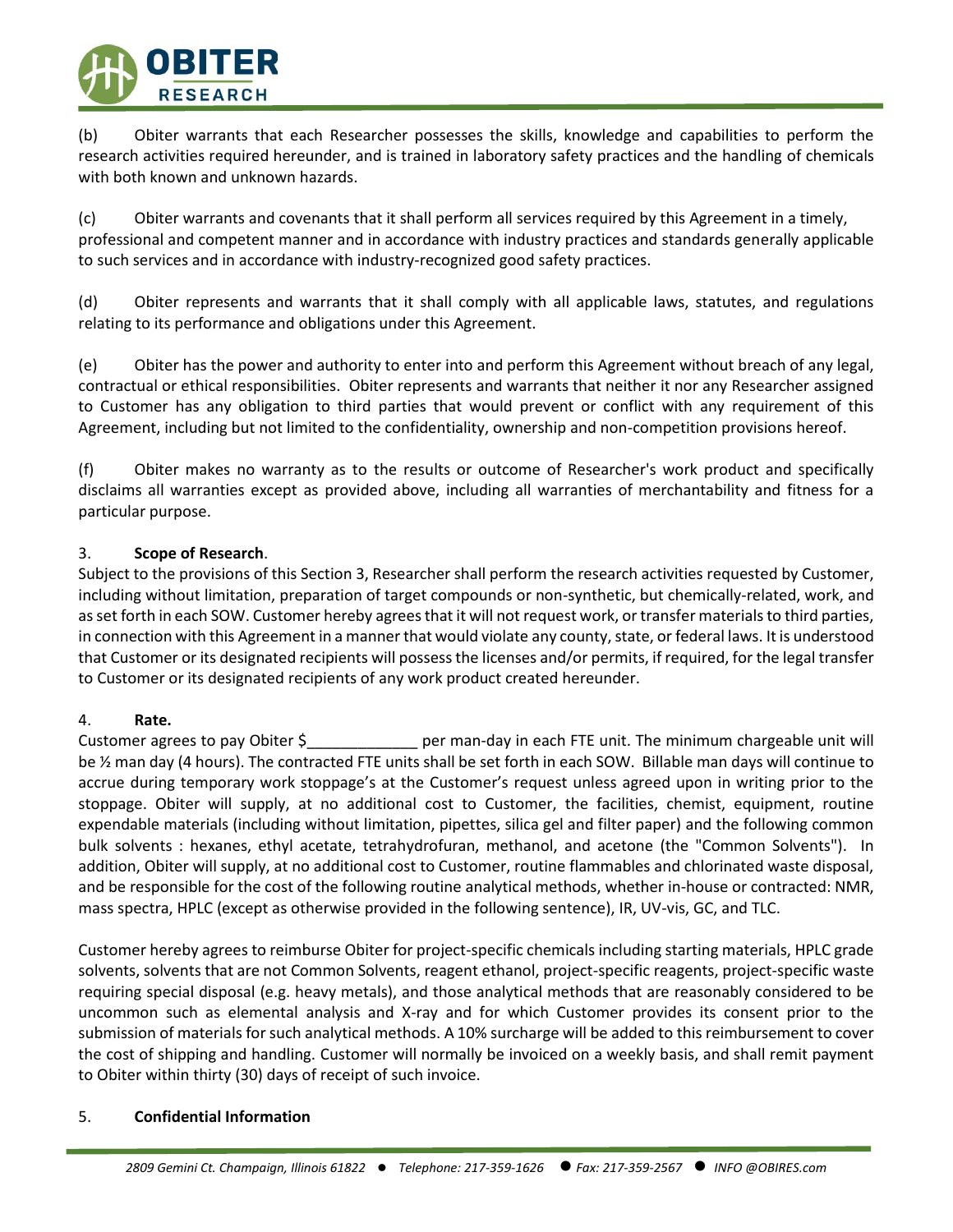

(a) For purposes of this Agreement, the term "Confidential Information" shall mean (i) confidential information, knowledge or data of the Customer, (ii) trade secrets of Customer and (iii) any other information of Customer disclosed to the Researcher or Obiter; and in each case, including without limitation, any information obtained by Obiter and Researcher in connection with this Agreement or any SOW. Obiter and Researcher acknowledge that, except to the extent otherwise provided in this Section 5(b), all Confidential Information disclosed to or acquired by

Researcher and Obiter is a valuable, special, and unique asset of Customer and is to be held in trust by Obiter and Researcher for Customer's sole benefit. Except as otherwise provided in this Section 5(b), Researcher and Obiter shall not, at any time during or after the term of this Agreement, use for itself or others, or disclose or communicate to any person for any reason, any Confidential Information without the prior written consent of Customer.

(b) Researcher and Obiter acknowledge and agree that Customer has received, and may receive in the future, confidential or proprietary information from third parties ("Third Party Confidential Information") subject to a duty on Customer's part to maintain the confidentiality of such Third Party Confidential Information and to use it only for certain limited purposes. During the term of this Agreement and thereafter, Researcher and Obiter shall hold Third Party Confidential Information in the strictest confidence and under the same conditions as set forth for Confidential Information.

## 6. **Publications.**

Researcher and Obiter shall not publish or present the results of activities carried out under this Agreement or any SOW, or submit any publication, news release or other public announcement relating to this Agreement or any SOW or the terms of this Agreement or any SOW, without the prior written consent of Customer.

# 7. **Inventions; Assignment.**

(a) For purposes of this Agreement, the term "Assigned Inventions" shall mean any and all Inventions that (i) are made, invented, or reduced to practice by Researcher, either alone or together with others in the course of rendering services under this Agreement and any SOW of this agreement, or (ii) arise out of or are based upon any Confidential Information or Third Party Confidential Information. For purposes of this Agreement, the term "Proprietary Rights" shall mean any and all rights under or in connection with any patents, patent applications, copyrights, copyright applications, mask works, trade secrets and other intellectual property rights with respect to Assigned Inventions.

(b) Researcher and Obiter hereby agree to hold any and all Assigned Inventions and Proprietary Rights relating to work under this agreement in trust for the sole right and benefit of Customer and such other person or persons Customer shall designate in writing, and Researcher and Obiter hereby assign to Customer and such other person or persons as Customer shall designate in writing all of its right, title and interest in and to any and all Assigned Inventions and Proprietary Rights. Researcher and Obiter agree to give Customer prompt written notice of any Assigned Invention or Proprietary Right and agree to execute such instruments of transfer, assignment, conveyance or confirmation and such other documents as Customer may request to evidence, confirm or perfect the assignment of all of Researcher's and Obiter's right, title and interest in and to any Assigned Invention or Proprietary Right pursuant to the foregoing provisions of this Section 7(b). Researcher and Obiter hereby waive and quitclaim to Customer any and all claims that each of them may now or hereafter have for infringement of any Proprietary Rights assigned hereunder to Customer. The obligations of Researcher and Obiter under this Section are without prejudice, and are in addition to, any other obligations or duties Researcher and Obiter, whether express or implied or imposed by applicable law, to assign to Customer all Assigned Inventions and all Proprietary Rights.

(c) At the request of Customer, Researcher and Obiter will assist Customer in every proper way (including, without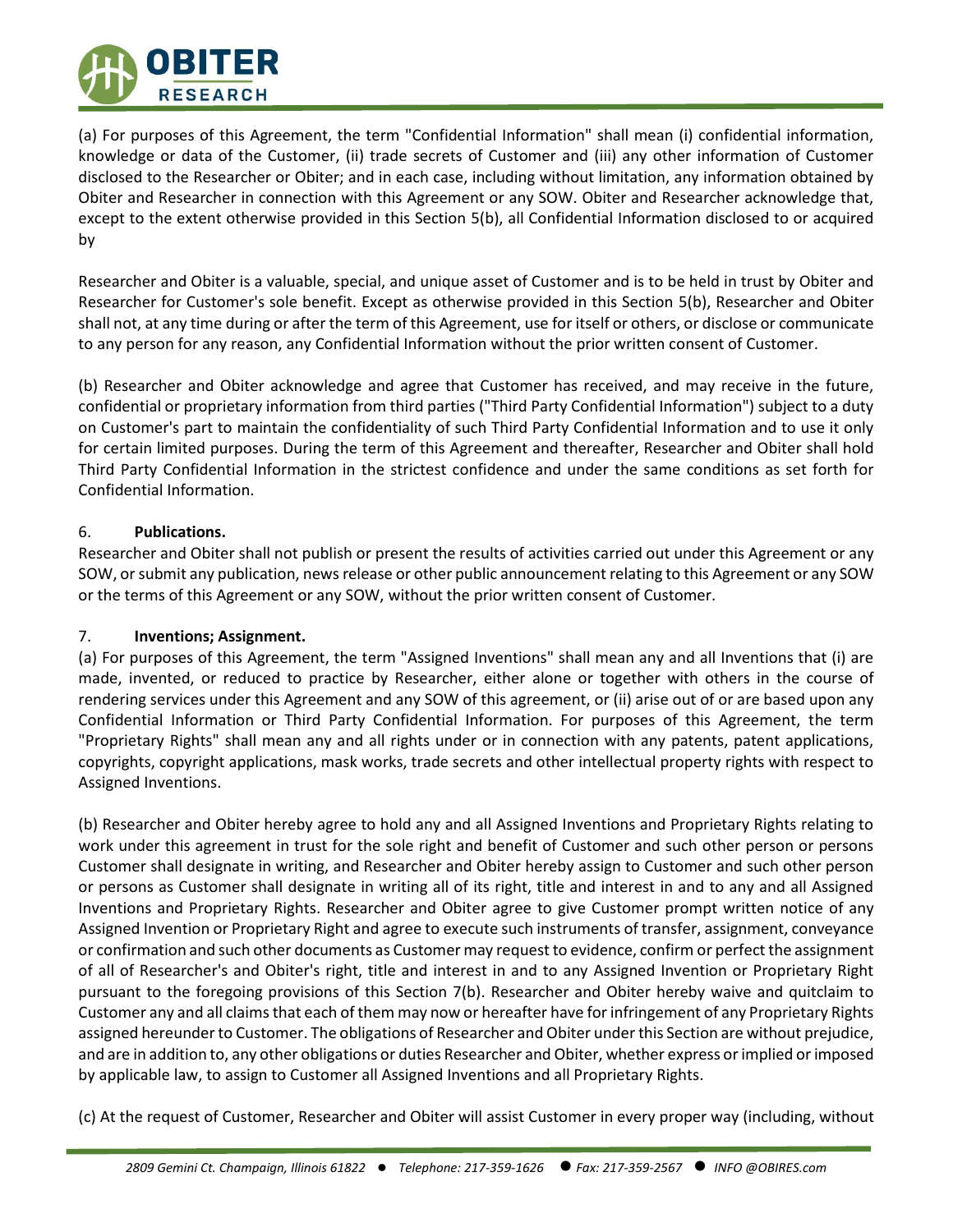

limitation, by executing patent applications and assignments of patents or copyrights) to obtain and enforce in any country in the world Proprietary Rights relating to any or all Assigned Inventions. The obligations under this Section 7(c) shall continue beyond the term of this Agreement and any SOW. Time devoted to the completion of items listed above are billable FTE days and will be charged as applicable

## 8. **Non-competition.**

Obiter agrees that it will not, nor will its Researcher or affiliates, for a period of five (5) years after the date hereof engage in any internal research that is competitive with Customer in the Field (as described in the SOW), or contract with or engage in research activities for any business, corporation, partnership, limited liability company, enterprise, venture or other person or entity, that is competitive with Customer in the Field.

## 9. **Termination.**

Customer may unilaterally terminate this Agreement or any SOW at any time: (a) upon a one week (5) five business day prior written notice for any reason, including without limitation, removal or termination, whether voluntary or involuntary, of Researcher by Obiter; or (b) immediately upon a breach of this Agreement or in the event that Customer determines that termination of the services is necessary for legal, regulatory, safety or similar reasons. Obiter may terminate this Agreement or any SOW as a result of Customer's material breach of any provision herein, including Customer's failure to make the payments required by Section 4 hereof. If Customer has not cured such breach within a 30 day period, then this Agreement shall terminate. Upon any termination of this Agreement, all SOWs then remaining incomplete under this Agreement will automatically terminate unless the Customer notifies Obiter in writing at least two (2) days prior to the effective date of such termination of its election not to terminate the applicable SOW.

# 10. **Governing Law, Jurisdiction.**

This Agreement shall be governed by and construed in accordance with the laws of Illinois, excluding the choice of law rules thereof. EACH PARTY WAIVES ANY RIGHT TO A JURY TRIAL.

## 11. **Assignment.**

Customer may not assign this Agreement to any third party without the prior written consent of Obiter. Neither Obiter nor Researcher may assign this Agreement without the prior written consent of Customer. This Agreement shall be binding upon and inure to the benefit of, the parties hereto and their heirs, personal representatives, successors, and assigns.

## 12. **Counterparts.**

This Agreement and any corresponding SOWs may be executed in any number of counterparts, each of which, when so executed and delivered, and combined with its counterpart shall be an original, and shall together constitute one and the same document. A facsimile of a signature shall have the same effect as an original.

## 13. **Waiver**.

No waiver of any breach of this Agreement shall be held to be a waiver of any other or subsequent breach.

# 14. **Entire Agreement.**

This Agreement (including attached SOW and subsequent SOWs) contains the entire understanding of the parties and supersedes all previous verbal and written agreements concerning the subject matter hereof, and any prior written agreements or letters of intent among the parties shall be hereby terminated and of no further force or effect; provided that the terms and conditions of that certain Confidentiality Agreement between Obiter Research LLC and Customer dated \_\_\_\_\_\_\_\_\_\_\_\_\_\_\_\_\_\_\_\_ shall remain in full force and effect. There are no other agreements,